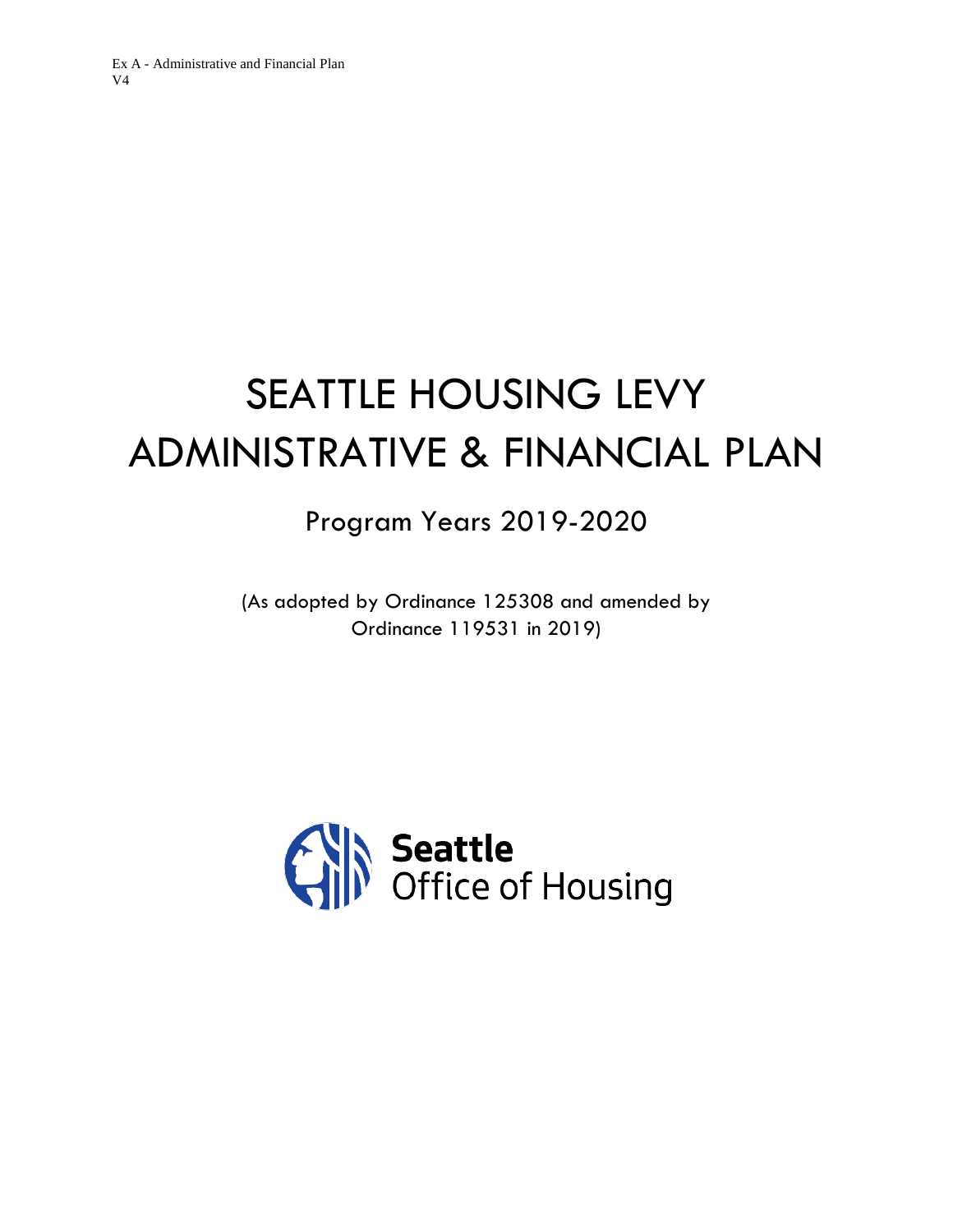# **TABLE OF CONTENTS**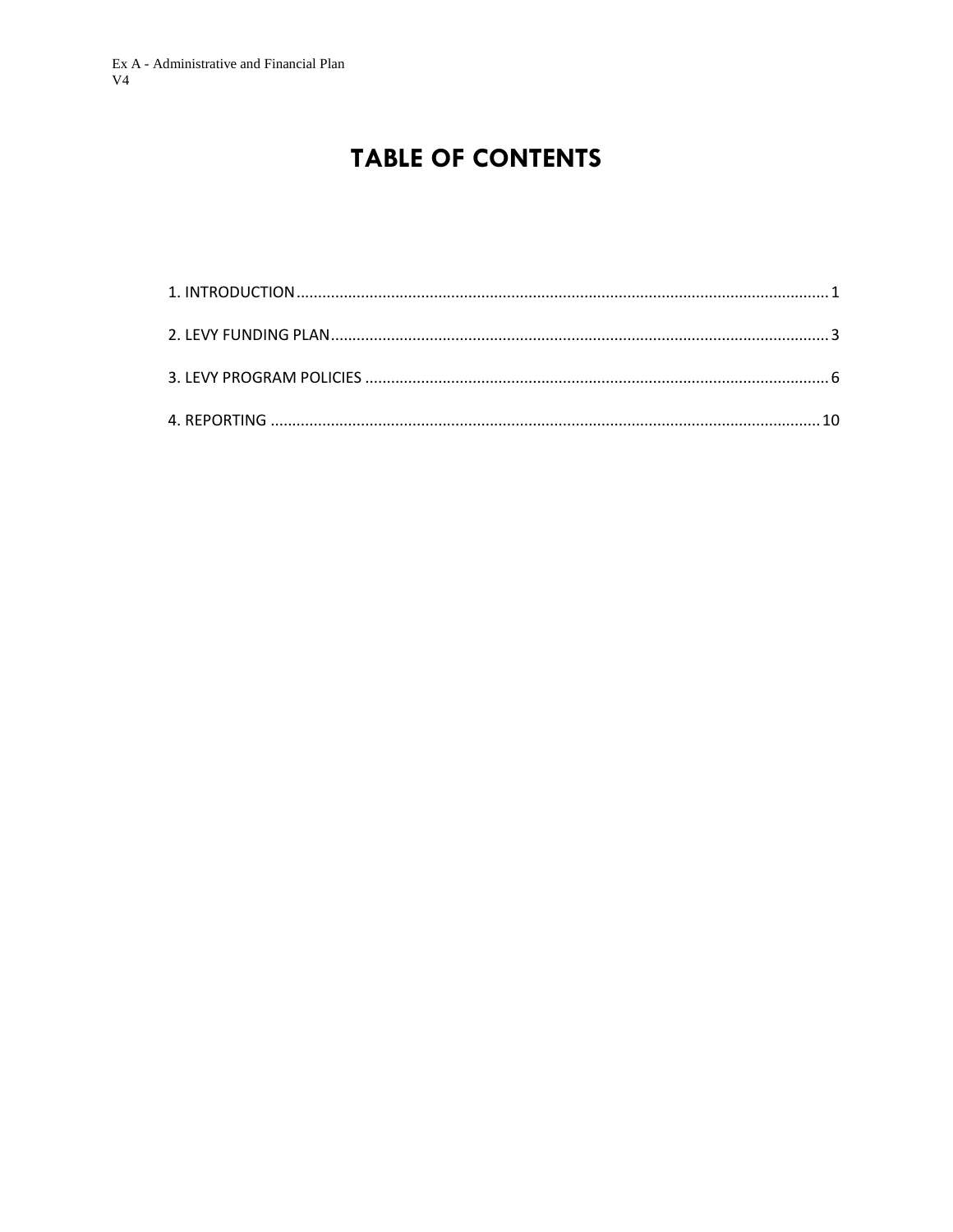# <span id="page-2-0"></span>**1. INTRODUCTION**

The 2016 Seattle Housing Levy authorizes an estimated \$290 million over a 7-year period to provide, produce, and/or preserve affordable housing in Seattle and to assist low-income Seattle residents. The Levy funds five programs:

- 1. Rental Production and Preservation
- 2. Operating and Maintenance
- 3. Homeownership
- 4. Acquisition and Preservation (NOTE: there is not a separate allocation for this program; uses funds not yet required for disbursement for other Levy programs)
- 5. Homelessness Prevention and Housing Stability Services

The 2016 Housing Levy, approved by Seattle voters in August 2016, authorized increased property tax levies authorized for seven years, from 2017 through 2023. The Office of Housing (OH) administers all 2016 Seattle Housing Levy programs except the Homelessness Prevention and Housing Stability Program, which is administered by the Human Services Department.

Ordinance 125028, passed by City Council on May 2, 2016, placed the Levy proposition on the August ballot and directed OH to prepare a Levy Administrative and Financial Plan (A & F Plan) every two years beginning in 2017. The ordinance calls for the A & F Plan to include, among other things, amounts allocated to programs, criteria for selecting projects, guidelines for loans or grants, and requirements for project sponsors. The A & F Plan may also include other information as the Mayor or Housing Director may deem appropriate or the City Council may request.

The Levy A & F Plan is adopted by City Council by ordinance, with such modifications as the City Council may require. A draft A & F Plan is first developed by OH with input and assistance of working groups that include representatives of housing providers, the Seattle Housing Authority, business, groups addressing homeless and other human service issues, and other interested community members. The Housing Levy Oversight Committee reviews the draft and makes recommendations to the Mayor and City Council.

This A & F Plan governs implementation of Housing Levy programs in 2017 and 2018 and will remain in effect until amended or superseded by ordinance. This A & F Plan incorporates policies for the Housing Levy Homelessness Prevention and Housing Stability Services Program that were adopted by City Council in Ordinance 125217, passed on November 28, 2016. It incorporates the Housing Funding Policies (Funding Policies), except to the extent that provisions of the Funding Policies apply only to fund sources other than the 2016 Housing Levy. The contents of this A & F Plan are not intended to confer any legal rights on actual or potential project borrowers, applicants, or other persons.

Capitalized terms used in this A & F Plan that are defined in the Funding Policies have the meanings set forth in the Funding Policies unless the context otherwise requires. The terms of this Plan are subject to revision by ordinance and to the effect of applicable laws, regulations, and ordinances. To the extent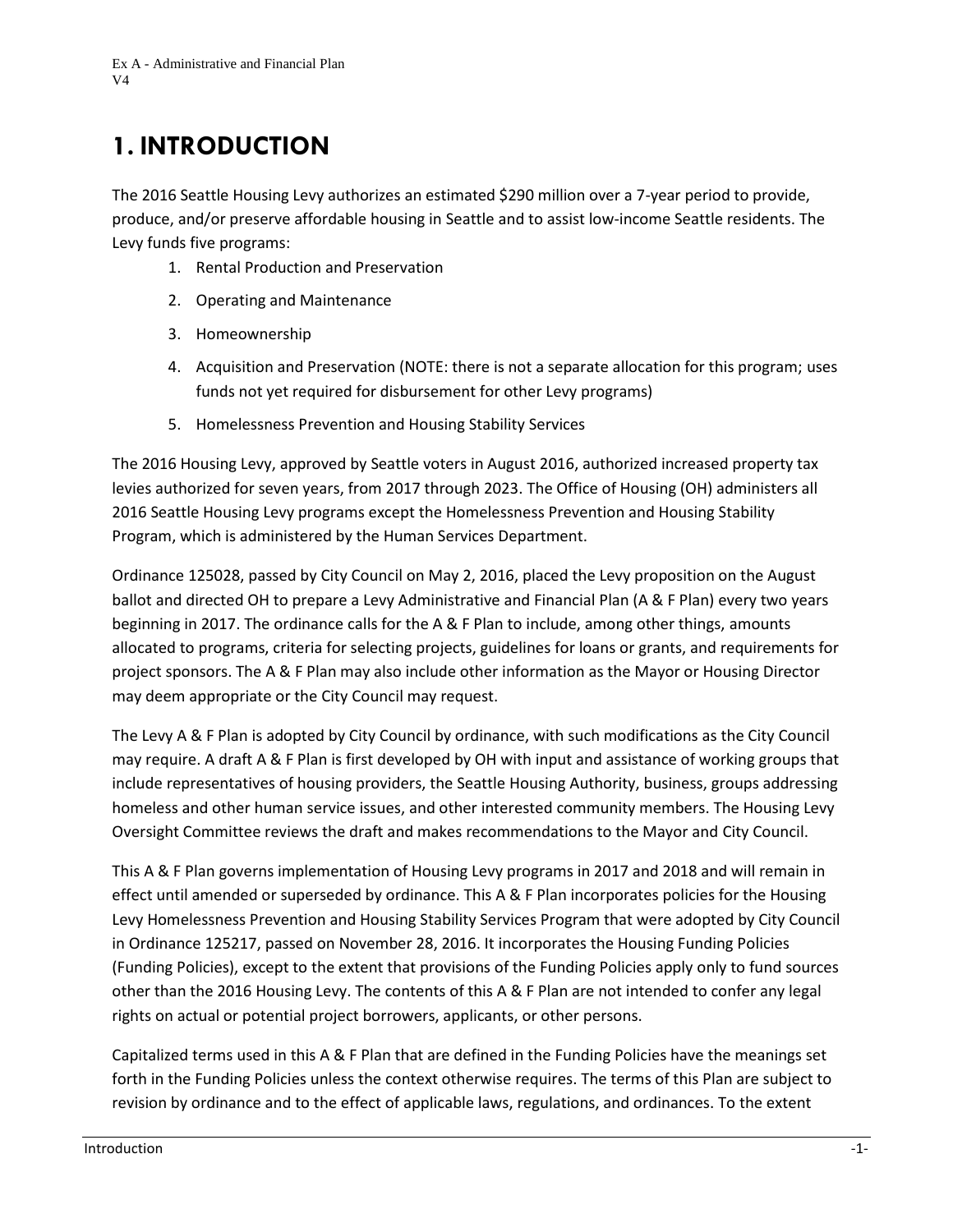that the terms of this A & F Plan, including incorporated terms of the Housing Funding Policies, may be considered to add to or change any of the programs as described in Exhibit A to Ordinance 125028, the adoption of this A & F Plan makes those additions to and changes in programs.

The 2016 Housing Levy provides critical resources to address City housing priorities:

- It provides funding for homelessness prevention and housing stability services, as well as capital and operating funding for supportive housing and other affordable housing serving households who are homeless or at risk of homelessness, to implement Seattle's Pathways Home Initiative.
- It provides funding for affordable housing that helps prevent displacement of low-income residents and is an essential component of equitable development in Seattle communities.
- It is a cornerstone of the Housing Affordability and Livability Agenda (HALA) implementation, helping the City to meet the goal of producing or preserving 20,000 affordable units.
- It provides opportunities to foster greater collaboration between community groups and housing developers to achieve the City's race and social equity goals.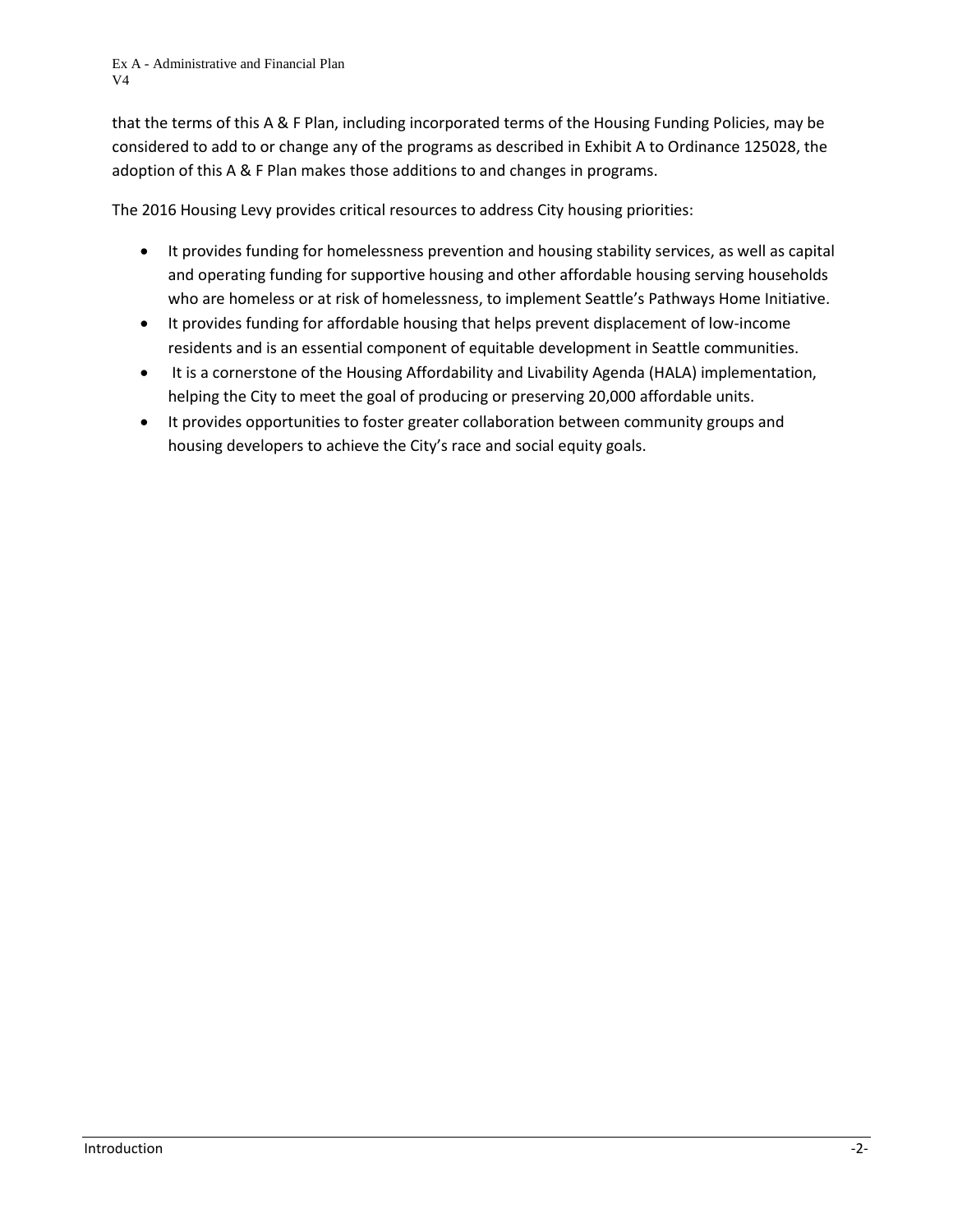# <span id="page-4-0"></span>**2. LEVY FUNDING PLAN**

All revenues collected from the additional taxes levied for housing are deposited in the Low-Income Housing Fund and may be placed in subfunds or accounts created by the Director of Finance and Administrative Services as needed to implement the purposes of the 2016 Levy. Table 1 below shows annual amounts allocated to each program based on projected revenues from additional taxes levied pursuant to the Levy. If revenues collected in any year are lower than the amounts levied, that does not affect the amount that may be committed from the allocation to any program unless OH determines that the availability of funds when required to meet commitments might reasonably be impaired. The Acquisition and Preservation Program is not separately funded; funds allocated to other levy programs that are not yet needed for projects may be used for short-term Site Acquisition loans or directly for Site Acquisition, which may include acquiring options. In addition, funds allocated to the Rental Production and Preservation, Operating and Maintenance, and Homeownership programs may be used for shortterm bridge loans as described in Chapters 2 and 4 of the Funding Policies, subject to limits in those Chapters.

Administration funding shown on Table 1 is intended to be used for administration of the use of Levy proceeds. Administration funds shall be utilized based on staffing and other operating costs needed to administer the programs, as approved in the City budget. Due to inflation, OH staffing costs will increase over the life of the Levy. Revenue is expected to be received evenly over the seven years, but expenditures for administration will be slightly lower in the early years of the Levy and slightly higher in the later years. The unspent balance in the early years will be preserved in the fund balance of OH's Operating Fund.

On a quarterly basis, the Human Services Department will submit a reimbursement request to OH for expenses related to the Homelessness Prevention and Housing Stability Services program, including funding for HSD's administration of the program.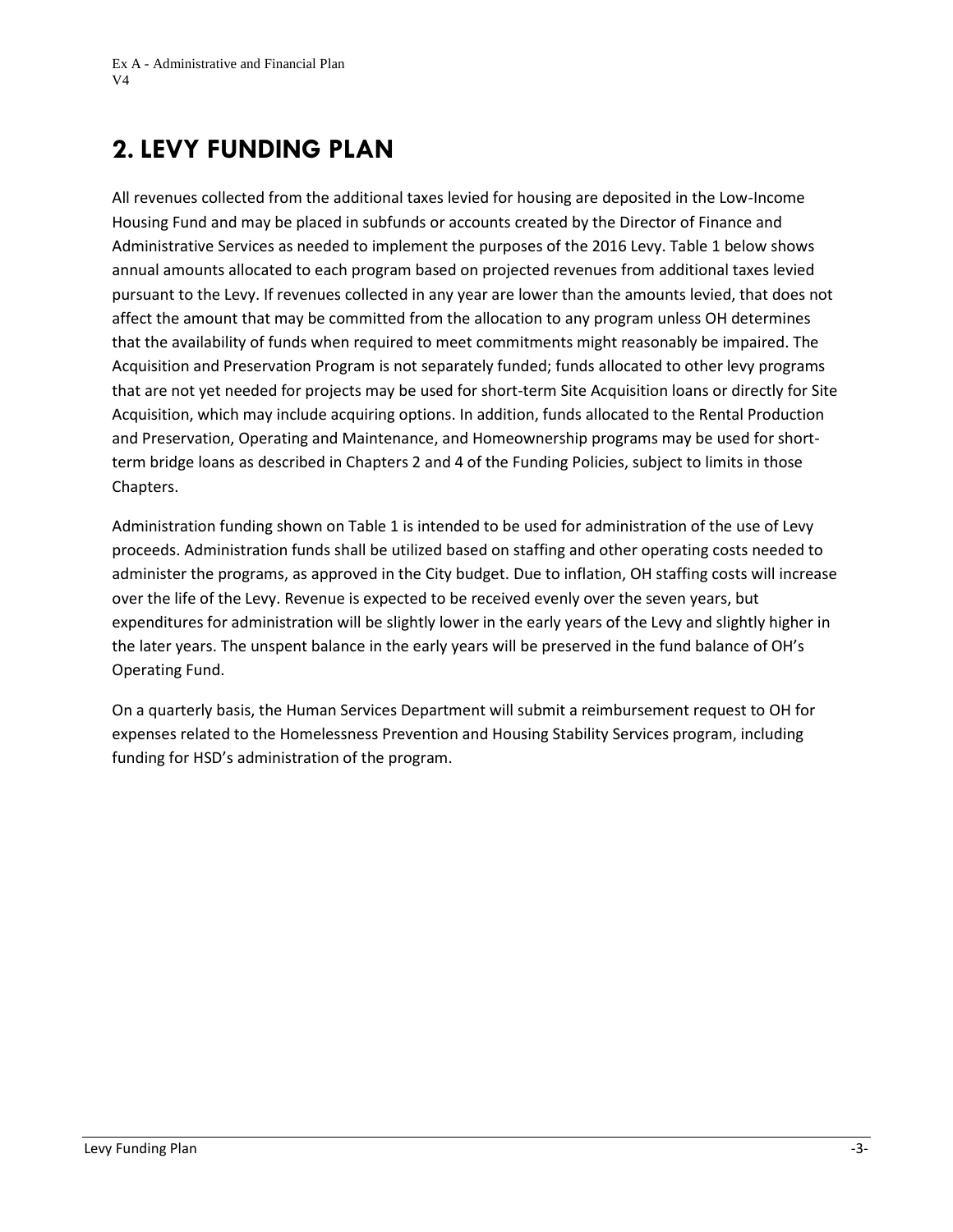| Program                                                | <b>Annual Funding</b> |
|--------------------------------------------------------|-----------------------|
| Rental Production and Preservation <sup>1</sup>        | 28,714,285            |
| <b>Operating &amp; Maintenance</b>                     | 6,000,000             |
| Homelessness Prevention and Housing Stability Services | 1,642,857             |
| Homeownership                                          | 1,357,143             |
| Acquisition and Preservation <sup>2</sup>              | ΝA                    |
| Administration <sup>3</sup>                            | 3,714,286             |
| Total                                                  | \$41,428,569          |

### **TABLE 1 ANNUAL FUNDING PLAN, 2017 - 2023**

NOTES:

- 1. Funds are used for the Rental Housing Program as described in Chapter 2 of the Funding Policies, except that up to \$2 million annually may be used for Rental Rehabilitation Loans as described in Chapter 6 of the Funding Policies.
- 2. Funds allocated to other Levy programs may be used for short-term Site Acquisition loans or directly for Site Acquisition, up to \$30 million in outstanding loan balances. Loans for the acquisition of one or more buildings with a federal rental assistance contract are also authorized and excluded from the \$30 million loan cap.
- 3. Includes \$147,857 for HSD administrative costs.

# **BUDGET AUTHORITY**

The budget allocation for OH does not includes amounts specifically for Acquisition and Preservation loans or for any forward commitments of Rental Production and Preservation Program funds. OH is authorized to make such loans and forward commitments, consistent with the Funding Policies, in advance of a specific budget allocation. In the event that Acquisition and Preservation loans and/or advance funding commitments require additional budget authority in a given year, OH will request additional authority through a supplemental budget ordinance in the year that the funding award is made.

# **PROGRAM INCOME AND INVESTMENT EARNINGS (2016 AND PRIOR LEVIES)**

The provisions of this section govern the use of Program Income and investment earnings to the extent consistent with provisions that remain in effect of applicable City ordinances submitting housing levy measures to the voters and with state Law.

Program Income received during the term of this A & F Plan from any of the 1986, 1995, 2002, or 2009 Housing Levy programs in the table below will be used consistent with current policies for the respective programs shown in Table 2 below. Investment earnings on any fund balances or Program Income from prior levies, and from the current levy, will also generally be used consistent with Table 2 below, except that: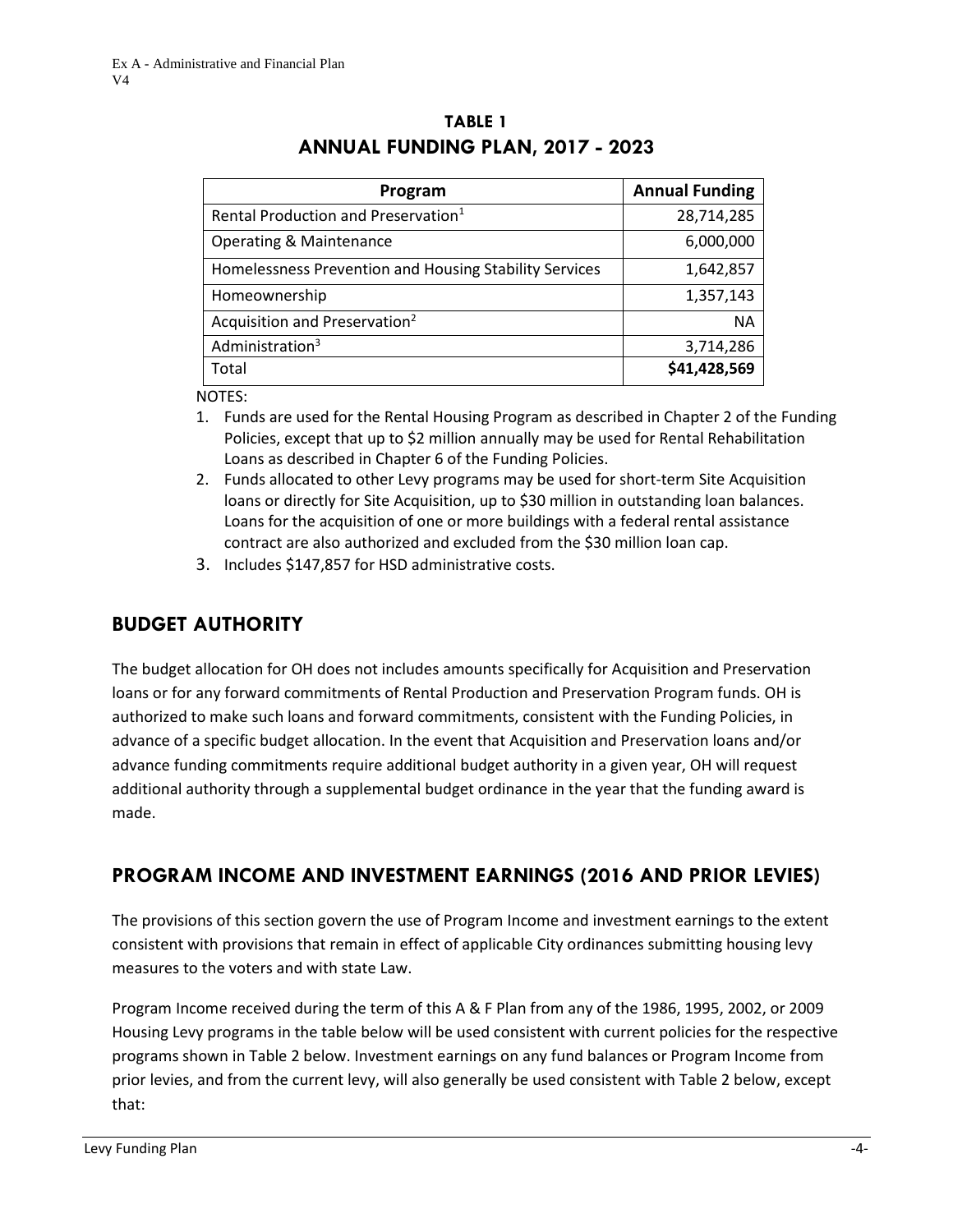- Earnings received from the 2002 and 2009 Homebuyer Assistance programs and the 2016 Homeownership program will be used consistent with the current Rental Production and Preservation Program. In each of these three levies, the ownership and rental housing programs share a subfund.
- At the end of each calendar year, OH will calculate investment earnings on the 2016 Levy Rental Production and Preservation Program fund balance. OH shall allocate such earnings to the Homelessness Prevention and Housing Stability Services Program in an amount not to exceed \$250,000, unless during the annual budget process it is determined by Council that investment earnings should be retained in the Rental Production and Preservation Program.
- Investment earnings for O&M programs authorized in the 1986, 1995, 2002, 2009 and 2016 levies are accumulated and will remain along with the original Levy allocation in discrete O&M subfunds to support 20-year subsidy awards, as well as any short-term loans as authorized in the Funding Policies or otherwise by ordinance.

Anything in this section notwithstanding, Program Income and investment earnings derived from taxes levied under RCW 84.52.105 pursuant to the 1995 and 2002 Levies shall be used only to finance affordable housing for Very Low-Income households.

<span id="page-6-0"></span>

| <b>Original Levy Program</b>                           | Program policies that apply to Program Income             |
|--------------------------------------------------------|-----------------------------------------------------------|
| 1986 Levy                                              |                                                           |
| <b>Small Family Program</b>                            | 2016 Levy Rental Preservation and Production<br>$\bullet$ |
| Large Family Program                                   | N/A - Units in SHA's inventory                            |
| <b>Downtown Preservation</b>                           | 2016 Levy Rental Preservation and Production              |
| <b>Special Needs Housing</b>                           | 2016 Levy Rental Preservation and Production<br>$\bullet$ |
| 1995 Levy                                              |                                                           |
| <b>Rental Production</b><br>$\bullet$                  | 2016 Levy Rental Preservation and Production<br>$\bullet$ |
| <b>Homeowner Rehabilitation</b><br>$\bullet$           | Home Repair and Weatherization                            |
| Homebuyer Assistance                                   | 2016 Levy Homebuyer Program                               |
| 2002 Levy                                              |                                                           |
| <b>Rental Preservation and Production</b>              | 2016 Levy Rental Preservation and Production<br>$\bullet$ |
| Homebuyer Assistance<br>٠                              | 2016 Levy Homebuyer Program<br>٠                          |
| Neighborhood Housing Opportunity                       | 2016 Levy Rental Preservation and Production<br>٠         |
| <b>Rental Assistance</b><br>$\bullet$                  | N/A - 2002 Levy funds spent, do not revolve<br>$\bullet$  |
| 2009 Levy                                              |                                                           |
| <b>Rental Preservation and Production</b><br>$\bullet$ | 2016 Levy Rental Preservation & Production<br>$\bullet$   |
| Homebuyer Assistance                                   | 2016 Homeownership Program                                |
| <b>Rental Assistance</b>                               | N/A - 2009 Levy funds spent, do not revolve               |

# **TABLE 2 APPLICABLE POLICIES FOR PROGRAM INCOME FROM PRIOR LEVIES**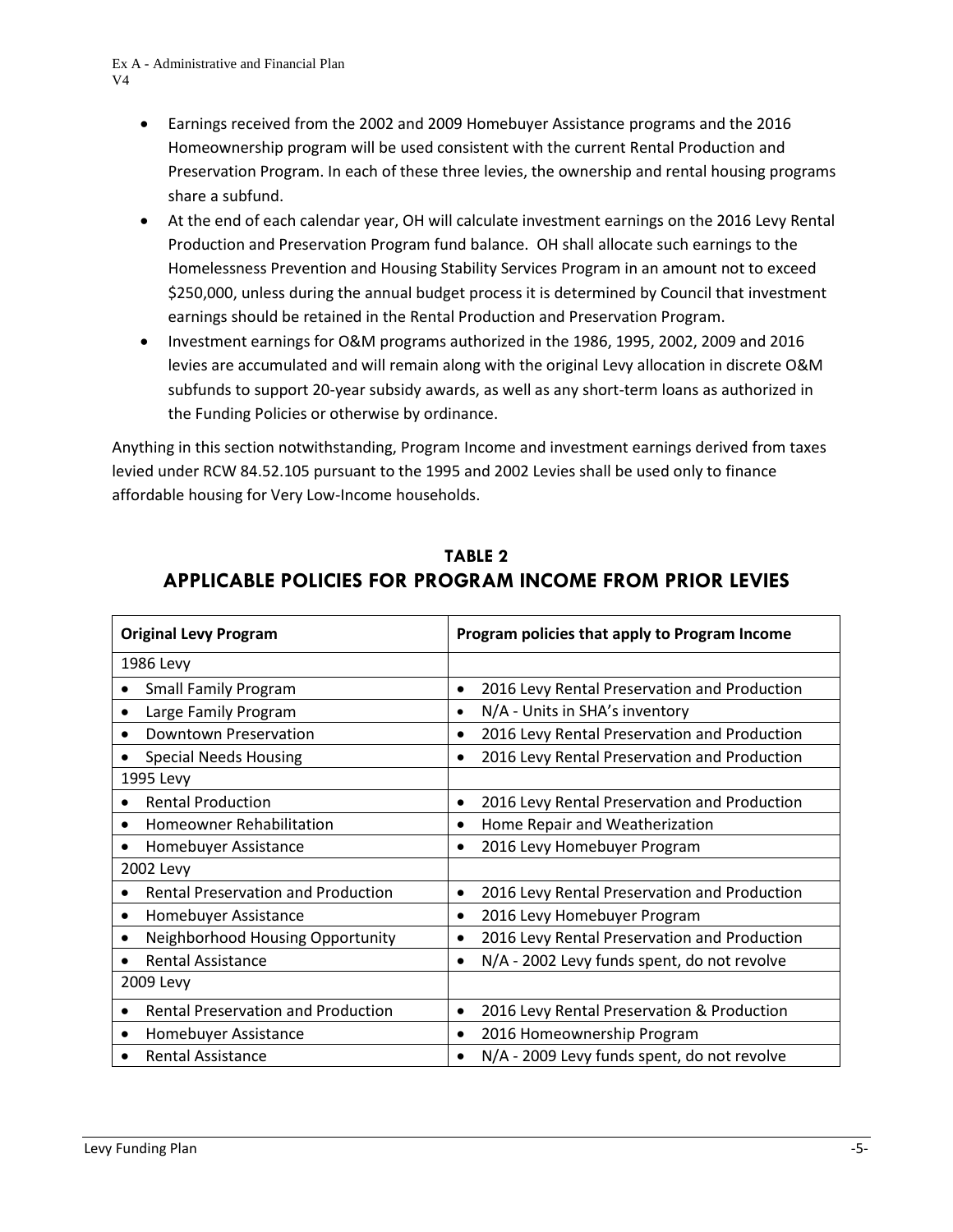# **3. LEVY PROGRAM POLICIES**

Each Levy-funded program is administered according to program policies, which include goals and priorities, fund allocation process, allowable use of funds, and other requirements. These policies are contained in the Housing Funding Policies. However, policies for the Homelessness Prevention and Housing Stability Services Program are included in this section.

## **RENTAL PRODUCTION AND PRESERVATION**

### **Goal: Produce or Preserve 2,150 affordable apartments, Reinvest in 350 affordable apartments**

The Levy Rental Production and Preservation Program funds acquisition, construction, and rehabilitation of property to provide housing that serves Low-Income households, including seniors, people with disabilities, formerly homeless individuals and families, and people working for low wages. Over the term of the Levy, at least 60% of the sum of program funds, combined with Operating and Maintenance Program funding, will support housing with rents affordable to individuals and families with incomes at or below 30% of Median Income; remaining funds may serve households up to 60% of Median Income. Program funds may be used according to the Housing Funding Policies, Chapter 2, and Chapter 7 where applicable. As provided in the Levy Funding Plan section above, program funds may be used for Rental Rehabilitation Loans as described in the Housing Funding Policies, Chapter 6.

## **OPERATING AND MAINTENANCE**

#### **Goal: Support operations for 510 affordable apartments**

The Operating & Maintenance (O&M) Program funds building operations in Levy-funded housing, supplementing rental income in buildings that serve households with incomes at or below 30% of Median Income. Fund awards are for 20 years, subject to appropriations and annual reviews, and O&M funds are matched with tenant paid rent, other operating funding and, in most cases, services funding. Funding for this Program will support housing developed with 2016 Levy funding, except that Program funds may also be used to extend O&M contracts for projects receiving O&M funds under prior levies, as described in the Housing Funding Policies, Chapter 3.

### **HOMEOWNERSHIP**

#### **Goal: Assist 280 low-income homeowners**

The Levy Homeownership Program assists Low-Income, First-Time Homebuyers to purchase a home in Seattle and Low-Income Seattle homeowners to maintain stable housing. Loans are also made to housing organizations that will sell homes to First-Time Homebuyers with incomes at or below 80% of Median Income, which homes have restriction on resale prices and may be sold only to eligible buyers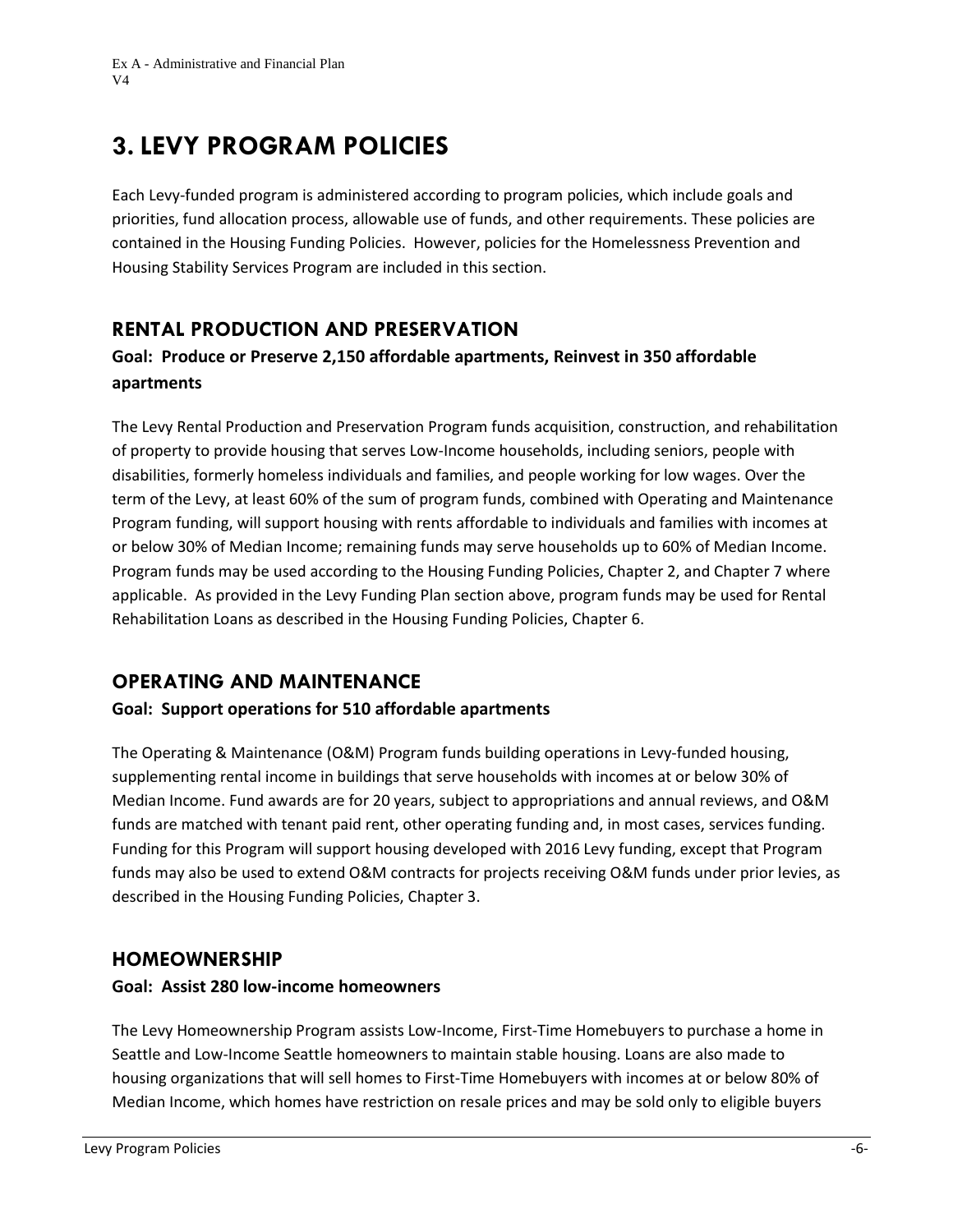for 50 years or longer. Low-Income homeowners can receive assistance in the form of home repair grants or one-time mortgage loans to prevent foreclosure.

# **ACQUISITION AND PRESERVATION**

The Acquisition and Preservation (A&P) Program may provide short-term loans for strategic Site Acquisition. A&P Program loans can be made for acquisition of land or buildings for low-income housing preservation and development consistent with the objectives and priorities of the Levy Rental Production and Preservation and Homeownership programs. 2016 Housing Levy funds that are not yet needed for other Levy programs may also be used for strategic Site Acquisition by OH to secure longterm low-income housing use and, if it is not already in use as housing, development for that use will be feasible within a reasonable time. Upon repayment of loans or receipt of proceeds for property acquired, the funds and any interest earned return to the initial Levy program.

## **HOMELESSNESS PREVENTION AND HOUSING STABILITY SERVICES Goal: Assist 4,500 individuals and households**

The Homelessness Prevention and Housing Stability Services Program serves vulnerable families and individuals who are at risk of homelessness or experiencing homelessness. The program addresses housing-related barriers through a combination of housing stabilization support services and financial assistance. A housing stability assessment is required at the onset of services to determine the level of need and the amount of assistance required. Stabilization services typically include but are not limited to assistance with housing search, landlord negotiations, budget and financial coaching, assistance applying for mainstream benefits, reviewing leases, and meeting with participants to assess their ongoing level of need.

This program is structured to be flexible to meet the different financial and service needs of those at risk of homelessness and people experiencing homelessness using a progressive engagement framework. This approach is consistent with current national promising practices and local experience that point to the need for a holistic and flexible approach. In serving households at risk of homelessness, the program targets resources for households at greatest risk of homelessness including formerly homeless households and households experiencing extreme overcrowding.

Contractors are required to enter data in the Homeless Management Information System for the purpose of overall program planning as well as performance review. A key outcome measure is ongoing housing stability: the number of households who do not enter or return to homelessness 12 months after assistance to the household ends.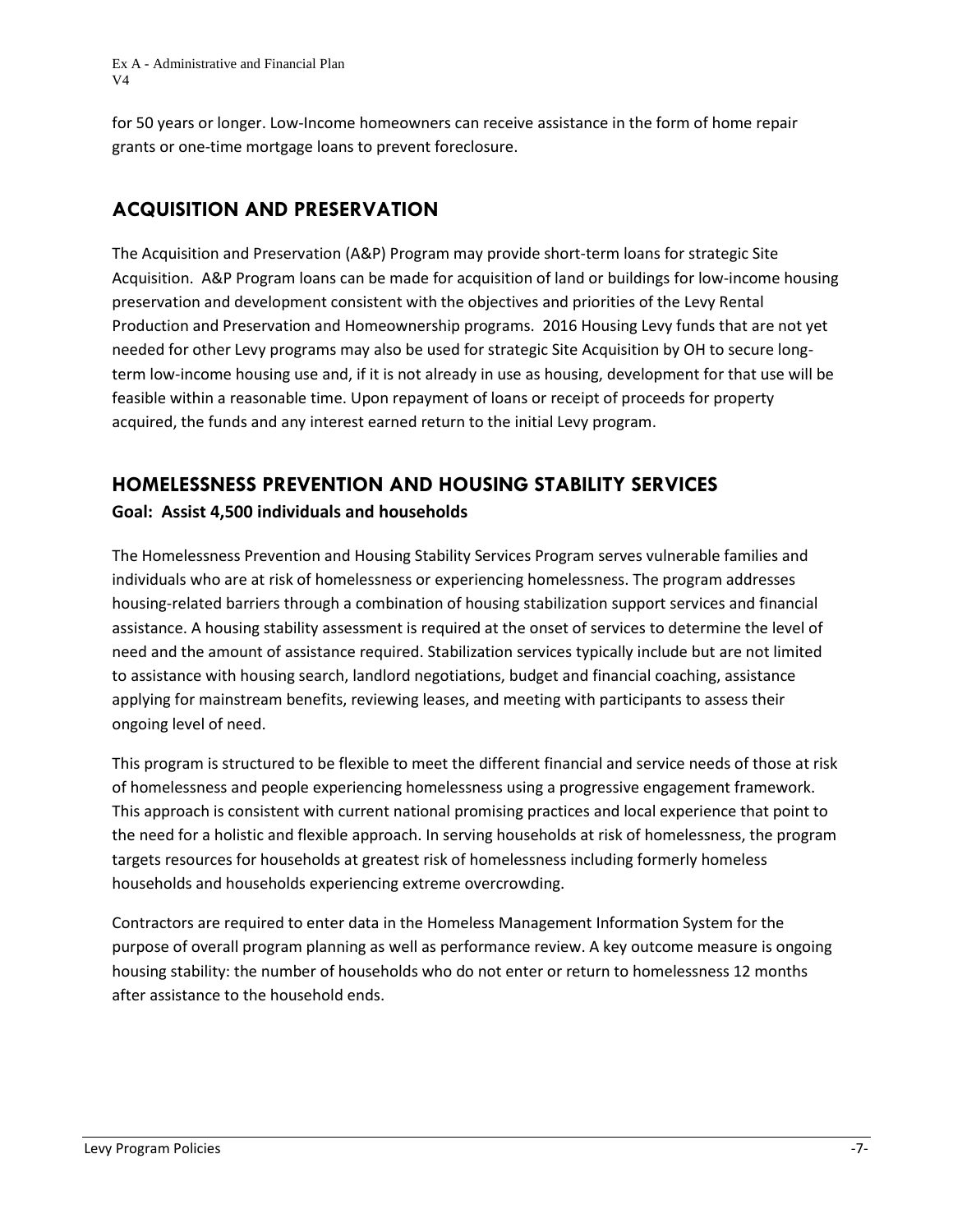#### **A. Eligible households**

To be eligible to apply for program funds, households must meet all the following requirements:

- Homeless or at risk of homelessness
	- o Households at risk of homelessness must have a documented housing crisis. For the purposes of this program, couch surfing or doubled up households with limited resources may be considered at risk of homelessness. Households must reside in Seattle at the time of program intake.
	- $\circ$  Homeless households must be literally homeless households staying in a place not meant for human habitation and must be referred through King County's regional Coordinated Entry for All system.
- 50% of Area Median Income or below
- Inadequate financial resources to secure or maintain stable housing without assistance
- Financial assistance may not exceed 12 months in a 36-month period

#### **B. Eligible use of funds**

Financial assistance is available for:

- Rent payments
- Rent or utility arrears needed to obtain or retain secure, stable housing
- Security and/or utility deposits and other move-in costs (background check fees, first and last month's rent)
- Legal and language interpretation fees needed to stop an eviction action
- Agency staffing and associated service delivery costs required to provide housing stabilization services
- Transportation assistance

#### **C. Program requirements**

Levy funds will be administered by contractors who demonstrate ability to do the following:

- Provide housing stabilization services
- Provide financial assistance to prevent or address homelessness using a progressive engagement framework
- Enter data directly into the region's Homelessness Management Information System (HMIS) for program planning and performance review

#### **D. Program reporting**

The Human Services Department will provide an annual program progress report to the Office of Housing to be included in the Housing Levy annual report due to the City Council no later than March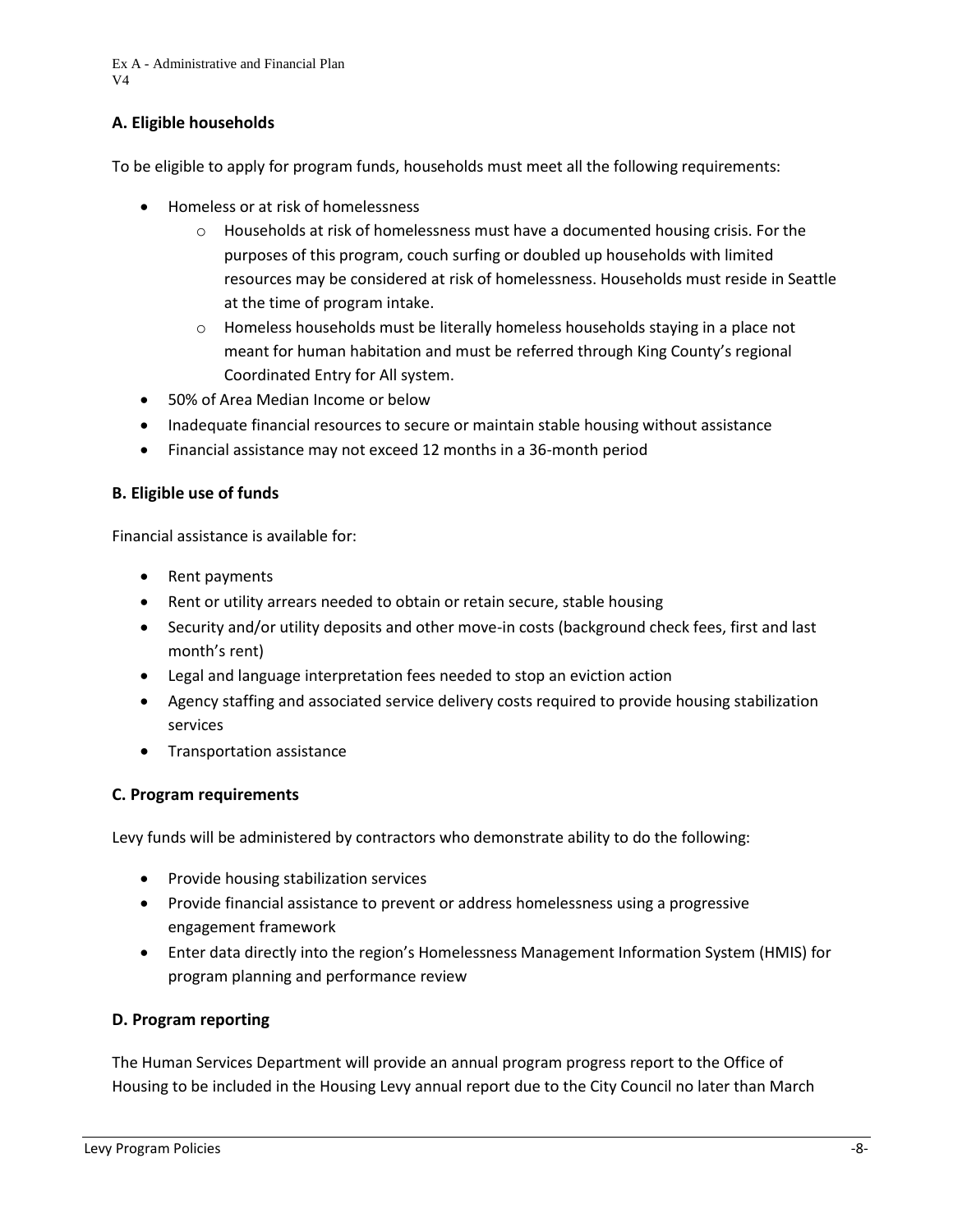31st of each year. The annual data will be provided separately for homelessness prevention assistance to households at risk of homelessness, and for assistance to households who are experiencing homelessness. The data will include but not be limited to:

- Demographic data for program participants such as race, gender, disability status, household income, and household composition,
- Program financial information such as average amount of assistance per household,
- The number of households served; and
- Program performance outcomes including the following:
	- 1) The number and percent of households exiting to permanent housing at program exit;
	- 2) The number and percent of households exiting to other (homelessness, shelter, etc.) at program exit;
	- 3) The number and percent of households stably housed at 12 months;
	- 4) The number and percent of households stably housed at 24 months.